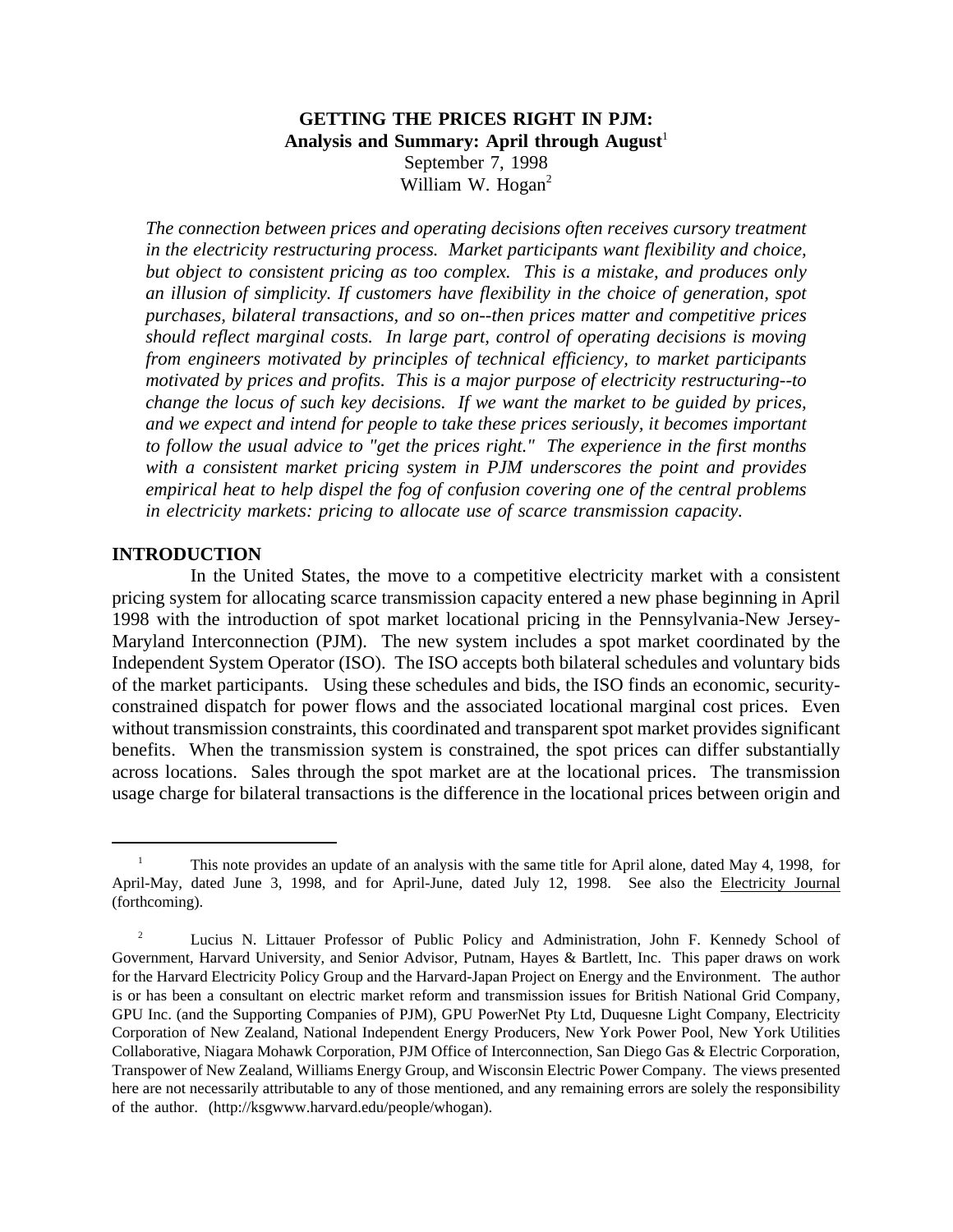destination. An accompanying system of Fixed Transmission Rights (FTR) provides financial hedges between locations. These FTRs are the equivalent of perfectly tradeable firm transmission rights. $3$ 

### **IN MARKETS WITH CHOICES, PRICES MATTER**

The new PJM locational pricing system was embraced after an experiment during 1997 with an alternative zonal pricing approach that proved to be fundamentally inconsistent with a competitive market and user flexibility.<sup>4</sup> The experiment made the point in a dramatic way.<sup>5</sup> The important issue is not the total cost of transmission congestion, which may be small on average if the system is used efficiently, and when the cost is often mistakenly dismissed as irrelevant. Rather, the point is the incentives at the margin when the system is constrained. In designing the rules for transmission access and pricing for a competitive market, it matters little how the rules perform when the system is unconstrained. The important question is how the rules deal with the market and participant choices when the system is constrained. The earlier zonal pricing system allowed market participants the flexibility to choose between bilateral transactions and spot purchases, but did not simultaneously present them with the costs of their choices. The circumstances created a false and artificial impression that savings of \$10 per MWh or more could be achieved simply by converting a spot transaction into a bilateral schedule. Faced with this perverse pricing incentive, market participants responded naturally by scheduling more bilateral transactions than the transmission system could accommodate. In effect, using the wrong prices induced behavior which greatly increased the cost of congestion. Inevitably, in June 1997 the ISO had to intervene by restricting the market and constraining choice to preserve reliability. The PJM ISO was fully aware of the perverse incentives of zonal congestion pricing and the problems they created. But without the authority to change the pricing rules, the ISO had no alternative but to restrict the market.

Even if the total cost of congestion might be modest over a year, a gap of \$10 per MWh between the true costs of transmission usage and what participants pay is more than sufficient to get the attention of market participants at the time when it matters most, when the system is constrained. Given the margins in this business, market participants will change their behavior for \$1. And the changes in behavior can substantially affect system operations; in fact, the whole point of electricity restructuring is that changes in behavior can affect system operations and lead to different patterns of electricity use and investment.

By contrast, the locational pricing system avoids this perverse incentive. By

<sup>3</sup> An FTR is the same as a transmission congestion contract (TCC). For further details, see William W. Hogan, "Independent System Operator: Pricing and Flexibility in a Competitive Electricity Market," Center for Business and Government, Harvard University, February 1998, available on the author's web site.

<sup>&</sup>lt;sup>4</sup> Here the issue is pricing for transmission congestion. The recovery of embedded costs of transmission investment through access charges is a separate matter that is amenable to a zonal approach.

<sup>5</sup> For details, see William W. Hogan, "FERC Policy on Independent System Operators: Supplemental Comments," Federal Energy Regulatory Commission, Docket No. PL98-5-000, Washington DC, May 1, 1998.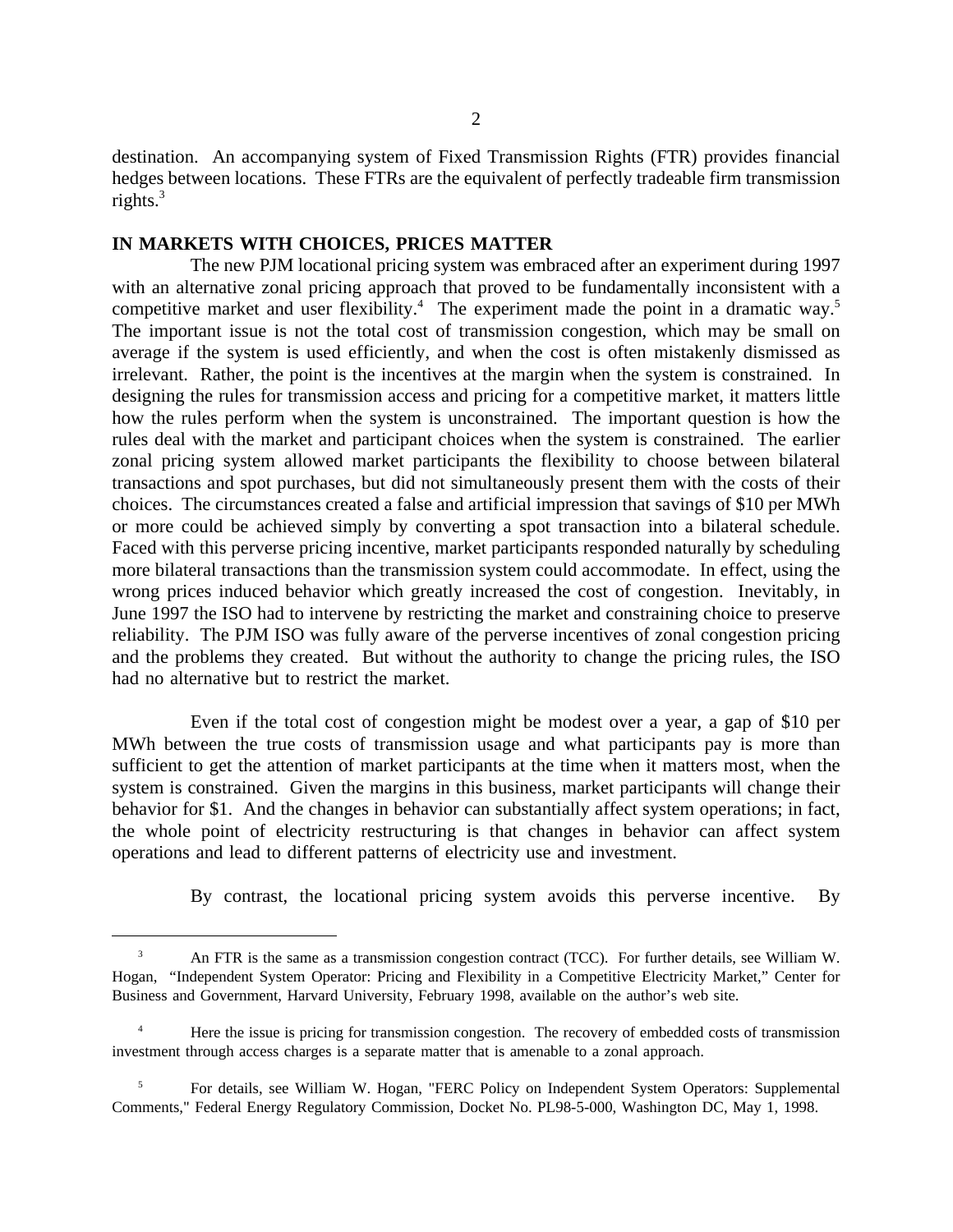construction, the locational prices equal system marginal costs. Every generator would be producing at its short-run profit maximizing output, given the prices. The market equilibrium would support the necessary dispatch in the presence of the transmission constraints. Spot-market transactions and bilateral schedules would be compatible. Flexibility would be allowed and reliability maintained consistent with the choices of the market participants.

Faced with this reality, the Federal Energy Regulatory Commission acted to approve the locational pricing system that became operational in PJM at the beginning of April of 1998. The developing experience with this full locational pricing of the use of scarce transmission capacity deserves close study by the Commission and all system operators.

## **TRANSMISSION CONGESTION AND LOCATIONAL PRICES**

To put the problem in context, note that market clearing prices can vary substantially, even without transmission constraints.<sup>6</sup> The accompanying figure shows the prices in PJM over the day of April 9, 1998. This was not the most volatile day, and there were no transmission constraints during the day. However, the market clearing price varied from a low of \$13 MWh to a high of \$54. During June, the variation in unconstrained prices on



the most expensive day increased by almost an order of magnitude to a high of \$300, on June 26, 1998. As the summer continued, higher prices appeared even without internal transmission constraints in PJM. For example, on August 24 at 1400 and 1500 hours, the price reached the regulated maximum of \$999. Clearly market participants must deal with substantial changes in prices, even without transmission congestion.7

Although these are the early days, the new locational pricing mechanism is working

<sup>&</sup>lt;sup>6</sup> The data used here were taken from the PJM web site at www.pjm.com for April, May and June 1998.

Prices outside of PJM reached even higher levels, reportedly as high as \$7,000 per MWh in the Midwest; Wall Street Journal, June 29, 1998, p. C1. The apparent market disequilibrium between PJM and the Midwest is an important issue, but that is another story. The emphasis here is on the price implications for allocation of scarce transmission capacity within PJM.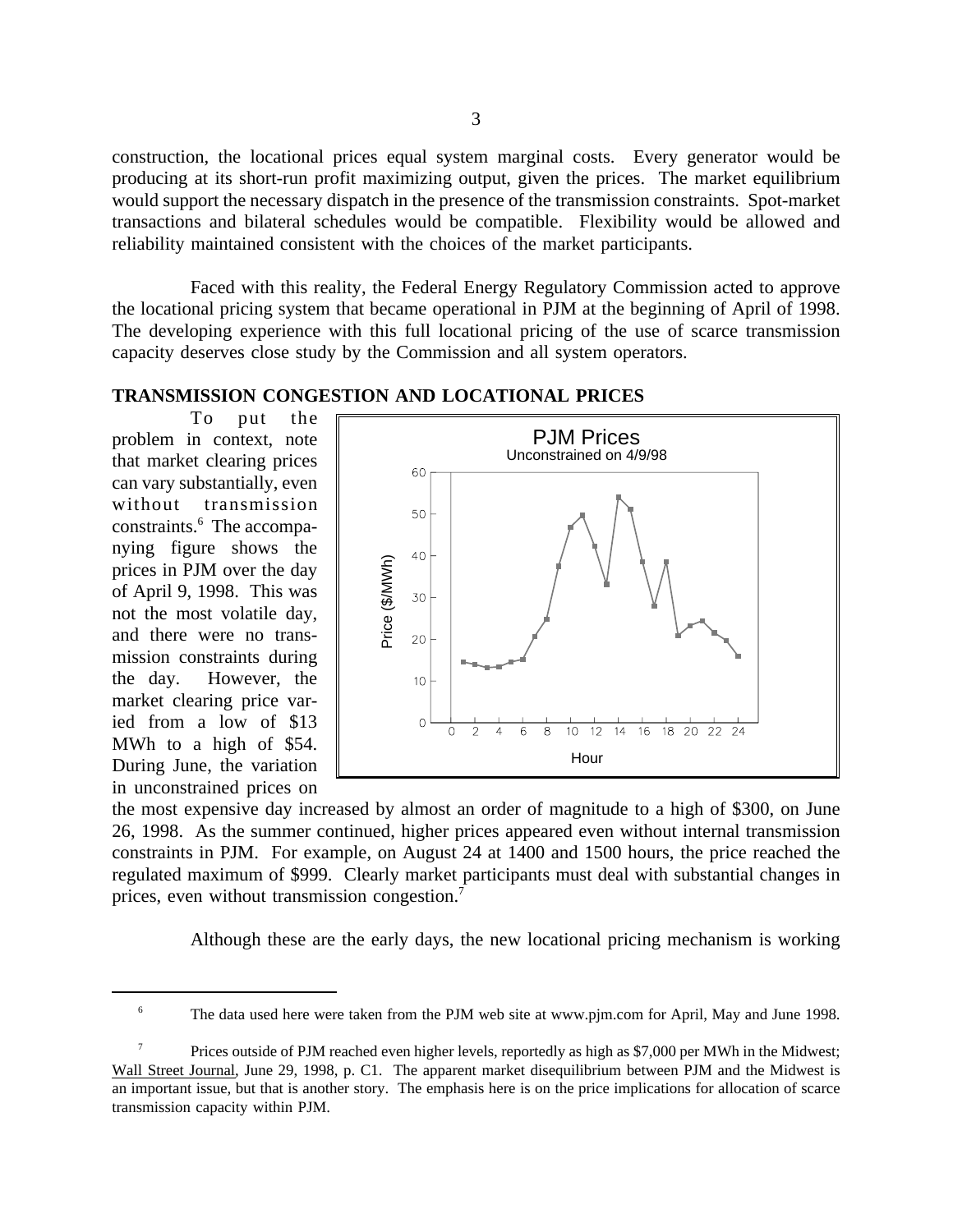as anticipated by the ISO and the supporters of the approach, but apparently not as anticipated by many who dismissed the importance of this issue. April and May are not typically highly constrained periods in PJM, and it would not have been impossible for the first days of locational pricing to have been boring. With no constraints, the locational prices, ignoring losses, would be identical at all locations. The cost of transmission between points--the difference in the locational prices--would have been zero. Nothing much might have happened until we approached the summer, when congestion would be more likely, as for the previous year in June.

In the event, the results were not boring. The system experienced transmission constraints, locational prices separated, and the opportunity cost of transmission was quite large. The lowest locational prices were sometimes negative, reflecting the value of counterflow in the system where it would be cheaper to pay participants to take power at some locations and so relieve transmission constraints. The highest locational prices were very large, much larger than the marginal cost of the most expensive plant, reflecting the need to simultaneously increase output from expensive plants and decrease output from cheap plants, just to meet an increment of load at a constrained location. Over all hours in April 1998, for example, the low price was -\$45 at 1500 hours on April 18 at "JACK PS," and the highest price was \$232 at 1100 hours on April 16 at "SADDLEBR," both locations being in the Public Service territory. Over the first five months with the locational pricing system, the maximum difference between the lowest and highest contemporaneous prices was \$399, at 2000 hours on August 26, reflecting the difference between \$437 at "ESAYRE" and \$38 at "NYPP-W." This reached the same level as in the relatively unconstrained month of March before the prices were charged, when users could ignore the cost of congestion. $8$ 

The contemporaneous difference in locational prices, which is the price of transmission usage, has been large quite often. If we take the \$1 per MWh standard as an arbitrary threshold, the range of highest to lowest price across locations exceeded the threshold for 119 hours in April, or approximately 17% of the time. As shown in the accompanying figure, the frequency distribution of the price range in constrained hours is skewed, with a median hourly price range at \$33 and a mean of \$49. When the system is constrained and the market incentives matter the most, the marginal costs of transmission can be large indeed.

The data for May through August reinforce this initial impression. In general, May saw both higher prices and more transmission congestion. The difference between the highest and lowest locational price in May exceeded the \$1 threshold for 183 hours, or approximately 25% of the time. As shown in the accompanying figure, the frequency distribution of this congestion price shifted to higher costs. In May, the median of the hourly price ranges doubled to \$66 and the mean increased to \$75. June was less constrained, exceeding the \$1 threshold for 95 hours or 13% of the time. The June median of the hourly price ranges was \$57 and the mean was \$64. During July, constraints appeared more often, as in May, with 151 constrained hours or about 20% of the time. July saw a median hourly price range of \$39 and a mean of \$46. By

<sup>8</sup> On March 26, 1998, at 2200 hours, the difference between the highest to the lowest marginal cost was almost \$400.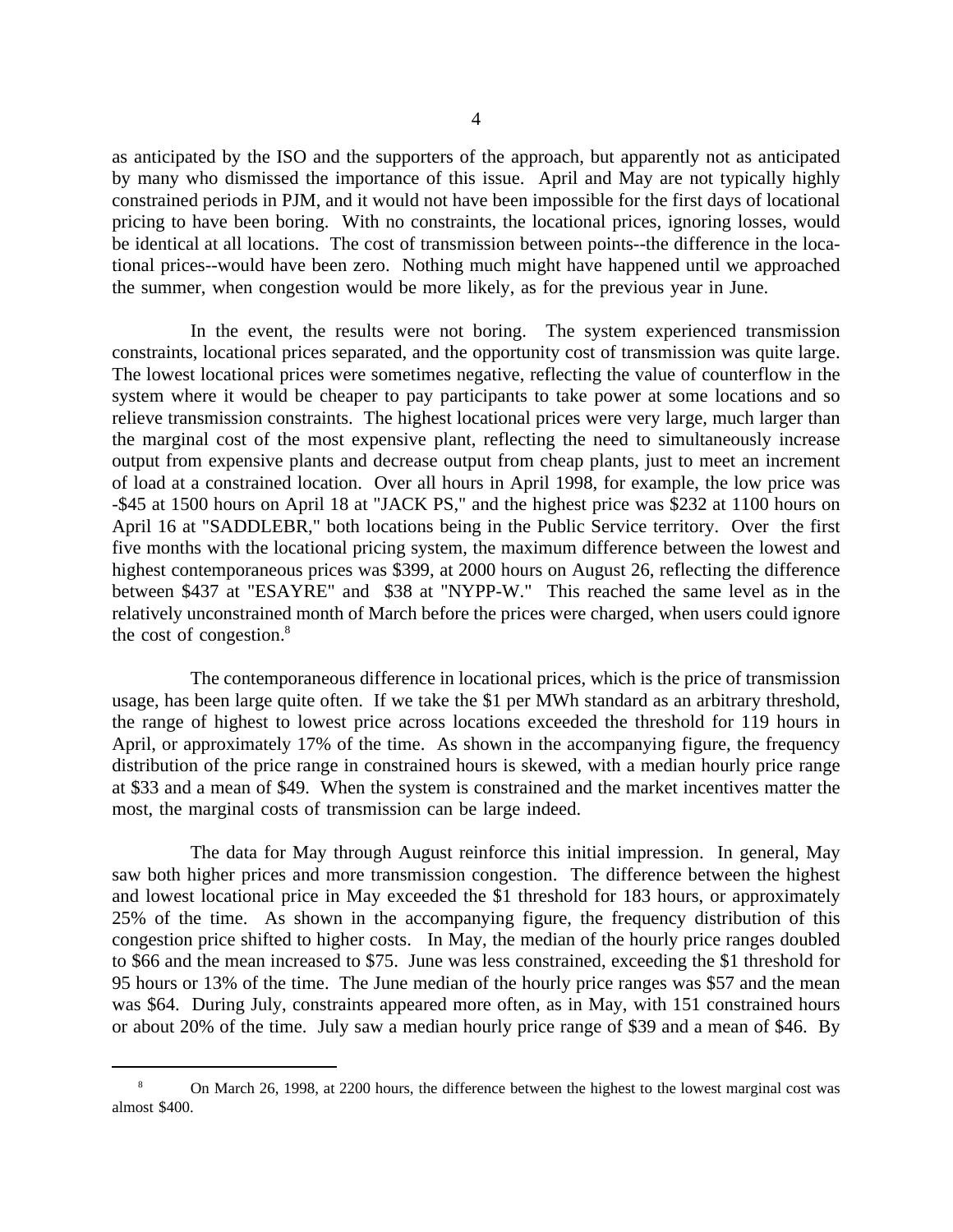contrast, August showed locational constraints only for 48 hours or 7% of the time, the least-constrained month so far. The median hourly price range in August was \$11 and the mean was \$47, reflecting a few hours when the difference between the lowest to the highest price reached almost \$400.

The experience of higher unconstrained prices and fewer constrained hours in June and August reminds us that



the period of peak system load is not necessarily the time of greatest transmission congestion. Transmission congestion reflects an imbalance in the location of load and generation. At peak load, more generation comes on line and may relieve system congestion. In addition, the particular flow of power into the Midwest, reversing the usual direction, tended to unload the transmission constraints.

The evidence shows many things. For example, calculating and reporting the locational prices for each point on the grid are not especially complex tasks, at least for the system operator who has the necessary information available. The prices can be available every five minutes on the Internet. Faced with these prices, the market participants adjust their behavior, just as intended. The transition was not painless, especially for those who ignored many warnings and entered into "seller's choice" contracts that gave the seller the maximum theoretical financial advantage for relieving congestion. Presumably, this form of contract will disappear, or be properly priced in the future, and market participants will become more attuned to the use of fixed transmission rights to hedge much of the cost of congestion. But market participants who rely on the spot market, and are not prepared to pay for congestion hedges, will see price signals that align their incentives with the reality of system operations.

The full market response to all these changes is not known because the data are not all in the public domain. However, one information source is a sampling of trader activity reported in the Wall Street Journal.<sup>9</sup> According to these data, the immediate response of the market was to reduce reported spot trading in April. However, by mid May reported transactions had returned to volumes comparable to those seen just before the new locational pricing system

<sup>&</sup>lt;sup>9</sup> For example, see "DJ Electricity Price Indexes," Wall Street Journal, June 3, 1998, p. C19.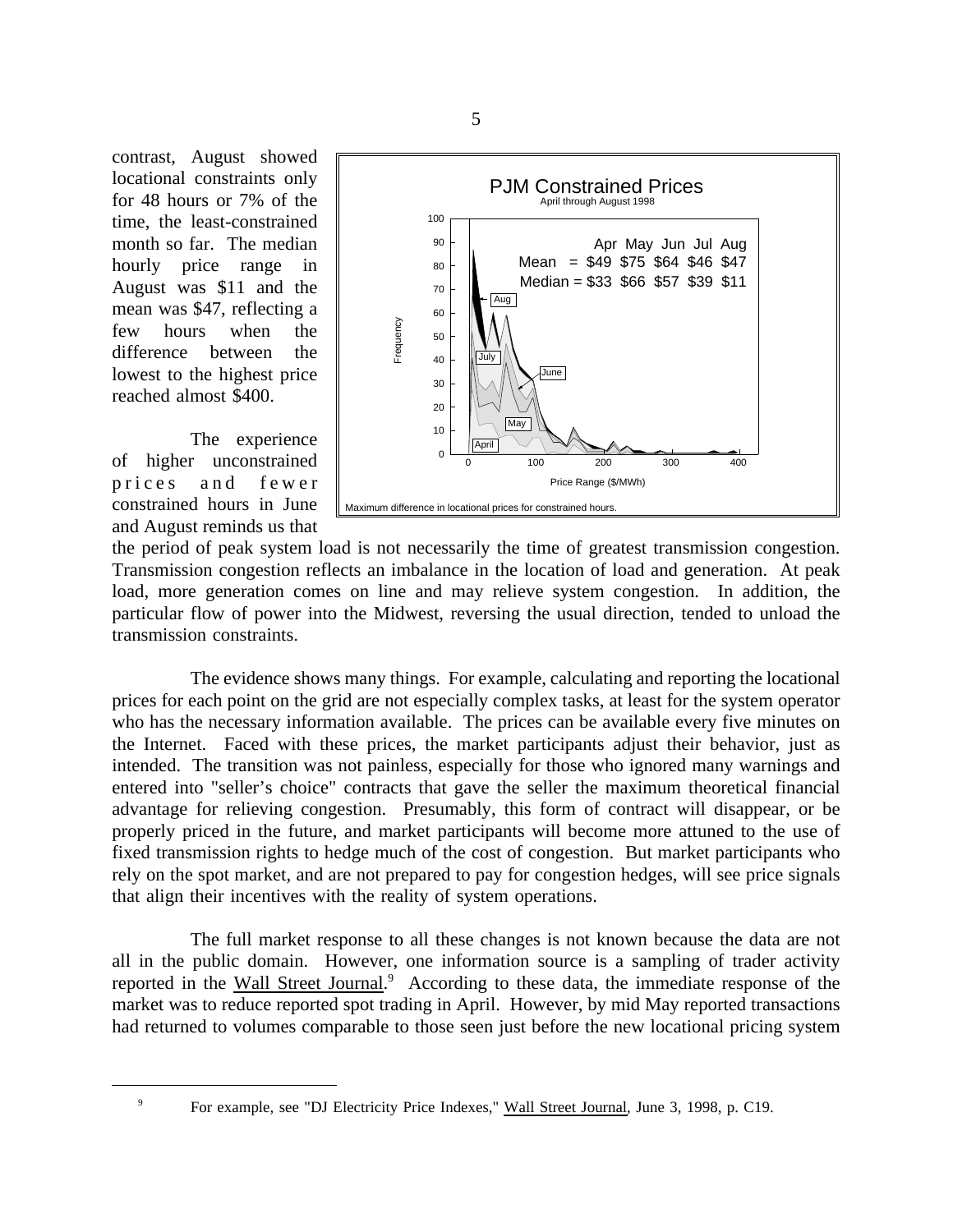went into effect. Hence, at least from this one source, the market appears to have adjusted to the new environment within a framework that supports transactions with consistent prices.

## **FULL LOCATIONAL PRICING IS THE TRULY SIMPLE APPROACH**

What about aggregating PJM into a few zones, if not just one? The PJM ISO is reporting prices for approximately 2000 locations. This is a convenient way to represent the information, because it is how the data are organized for actual system operations. However, some of these locations are really just multiple units at the same point on the grid, and would necessarily have the same prices in most circumstances. For other points on the grid, the zonal argument is that the locational differences would be minor, and could be represented by a relatively few zones. This view has been subjected to a test over the first months of operation.

The period April through at least early June could have been relatively unconstrained, presenting a low hurdle for the zonal approach. The choice of the appropriate zones would not be an easy matter, and there is some ambiguity in clustering criteria. However, one simple way to summarize the data would be to examine both the average and the variation of prices at different locations during constrained hours. If two locations always have the



same prices, then the two average prices would be the same and the two standard deviations of the prices would be the same. These conditions would be necessary, but not sufficient, for the prices to be the same at the two locations. Hence, this straightforward calculation gives a lower bound on the number of different locations with sometimes unique prices.

The accompanying figure for April plots the data on average price and standard deviation of price across 119 constrained hours in April for all the locations reported by the PJM ISO. There are 2000 points in the graph, one for each location. Were it true that there were only a few zones, the graph would show a few clusters of locations where the average prices were the same and the standard deviations were the same. In fact, there is substantial dispersion. After the first month of operation, there were 766 locations within PJM where the price points did not overlap and were different by this lower bound test. The corresponding data for May show a similar dispersion and higher costs of congestion. The accompanying figure plots the locational means and standard deviations in May, for which there were 789 different locations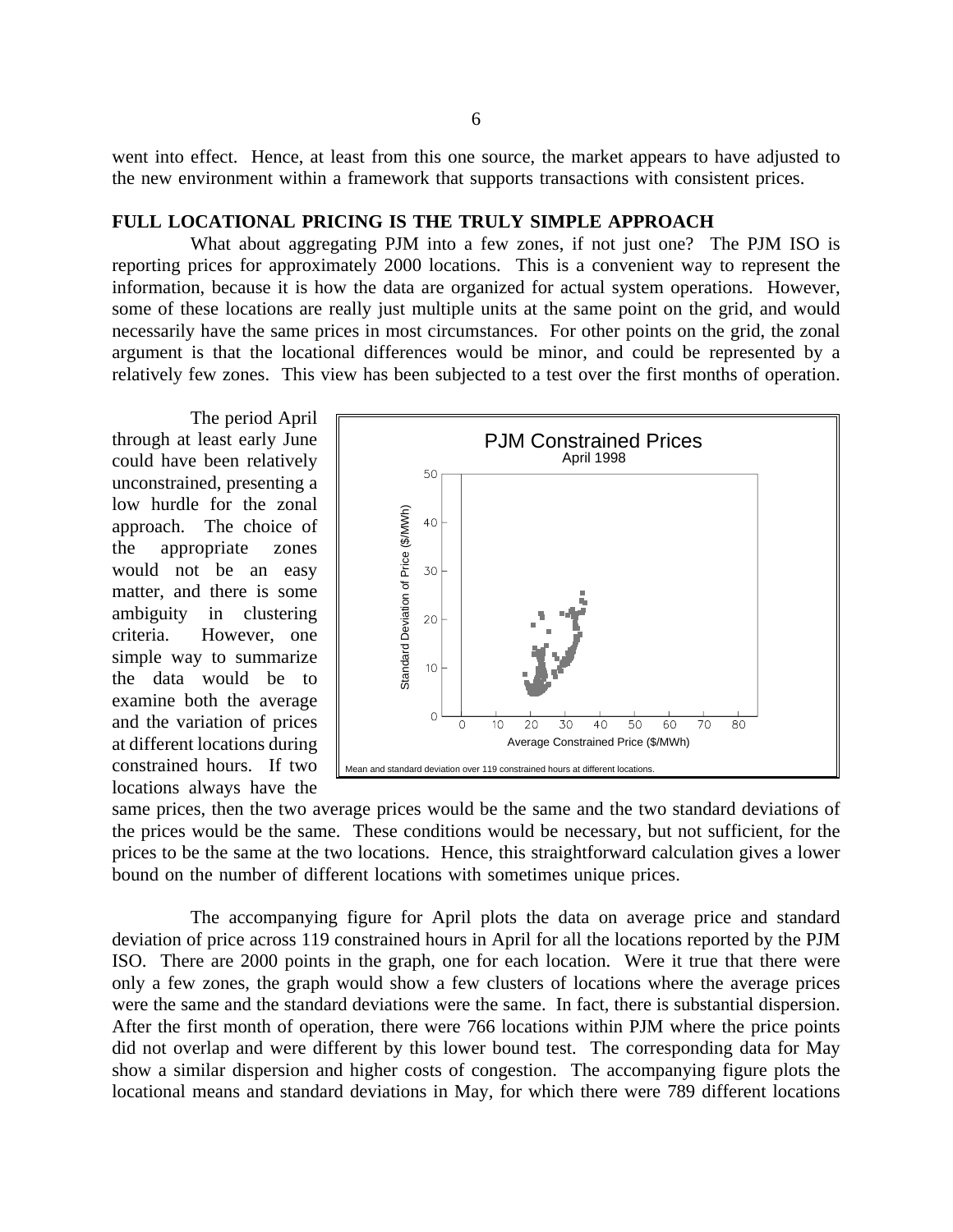by this lower bound test.

In June there was a similar dispersion of prices. As shown in the corresponding figure for June, there were 689 locations with unique prices according to the lower bound test of having different averages or different standard deviations. T h e data for July in the subsequent figure show more congested hours and more locations, with a total of 785 different points much like in May. By



contrast, August revealed relatively fewer congested hours. Nonetheless, even in August the data indicate 693 different locations.

Furthermore, the differences were not the same across the months. The publicly available data for June through August cannot be merged easily with the previous months due to changes in the names and number of locations. However, using pooled data that calculates the averages and standard deviations for each location across both April and May, there were 821 different locations where either the average price or the standard deviation differed



from other locations. Presumably as more experience develops and different constraints appear, this number will grow. Recall that in a sufficiently interconnected network, a single thermal limit on a transmission line could create different prices at every location, sometimes very different prices. This is contrary to the intuition that arises from the misleading analogy to a simple radial transmission connection without any network interactions, where a single constraint results in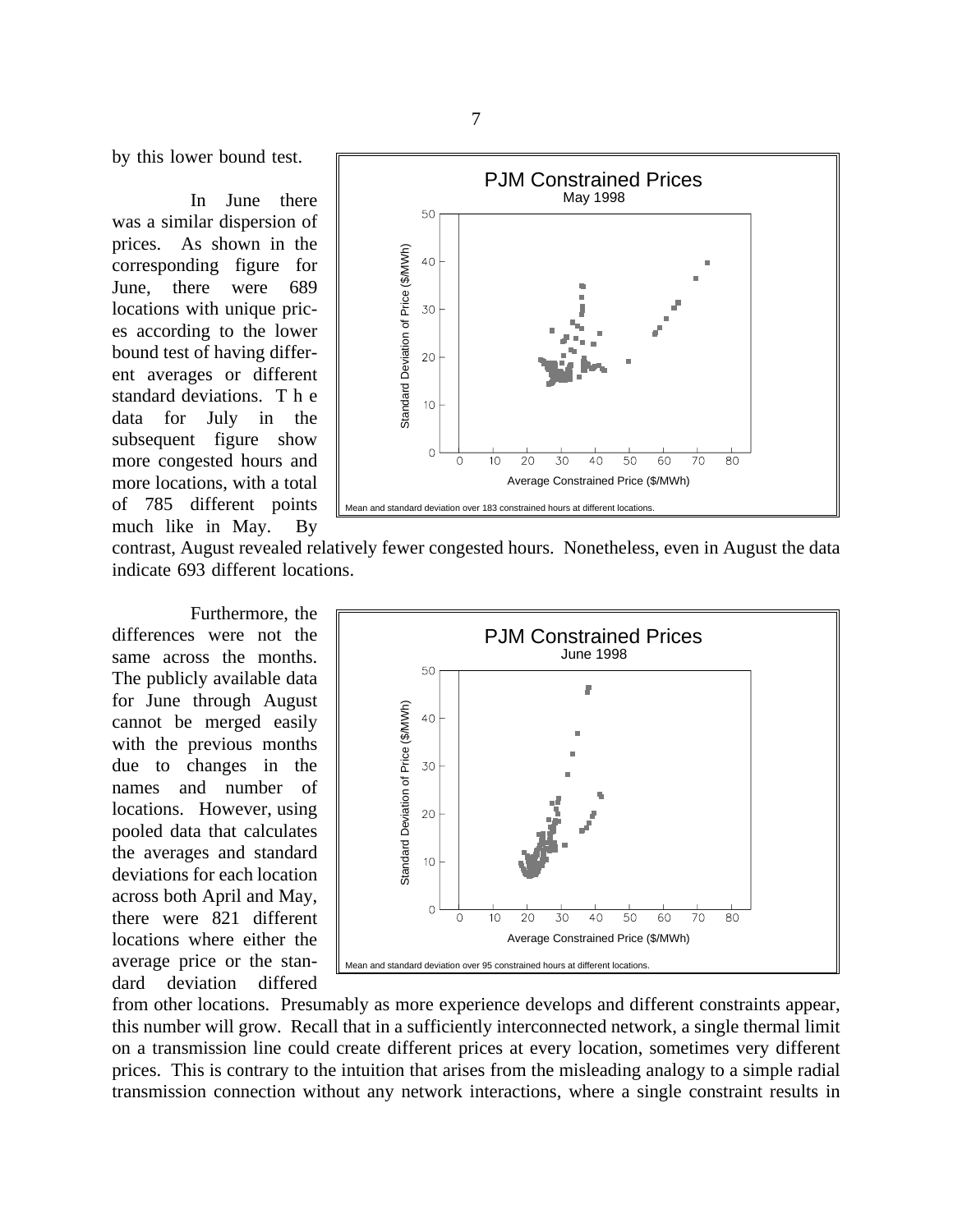only two prices. But the network interactions and the many different prices are quite real and no surprise to the system operators.

The criterion of no difference in prices may be too strict, and we might be willing to declare two locations as the same if they are close enough. Defining the standard for close enough would be contentious, but it may be moot. If we accept the \$1 per MWh threshold above and ask how many separate zones would be necessary to cover all the points in the figures, the answer is 94 zones in April, 83 zones in May, 75 zones in June, 57 zones in July and 52 zones in August. $10$ 



Again, these are not the same zones in each month. If we pool the months of April and May and apply the consistent threshold of \$0.50 per MWh average difference over two months, we find 132 different zones needed to capture the variability in locational prices, so far. This is many more than the few zones predicted, and there is no reason to believe that we are finished adding to the list. Furthermore, as is obvious, the effect of locational pricing for "natural" zones would be to produce the same price for all such locations. Hence, aggregating to zones where prices are almost the same would result in many zones and no apparent simplification with any meaning. We might as well do the simpler thing of using the locational prices at each location. Aggregating across the many real locations to a few zones, by contrast, necessarily means combining like with unlike, thereby recreating in microcosm the perverse incentives of the failed experiment with a single zone, leading to a breakdown of the nondiscriminatory market and administrative restrictions on choice.

The interaction between reliability (with its inescapable physical realities) and economics will limit the acceptable ISO access and pricing rules for allocating scarce transmission capacity. It would be desirable to offer market participants flexibility in their own

<sup>&</sup>lt;sup>10</sup> Starting with separate zones for the ten service territories and sorting on the average and then the standard deviation. If we do not require the individual service territories to be separate zones, the number of distinct price zones is 60 in April. The corresponding figures for a \$5 per MWh threshold would be 28 and 10 zones in April, with and without separating service territories.